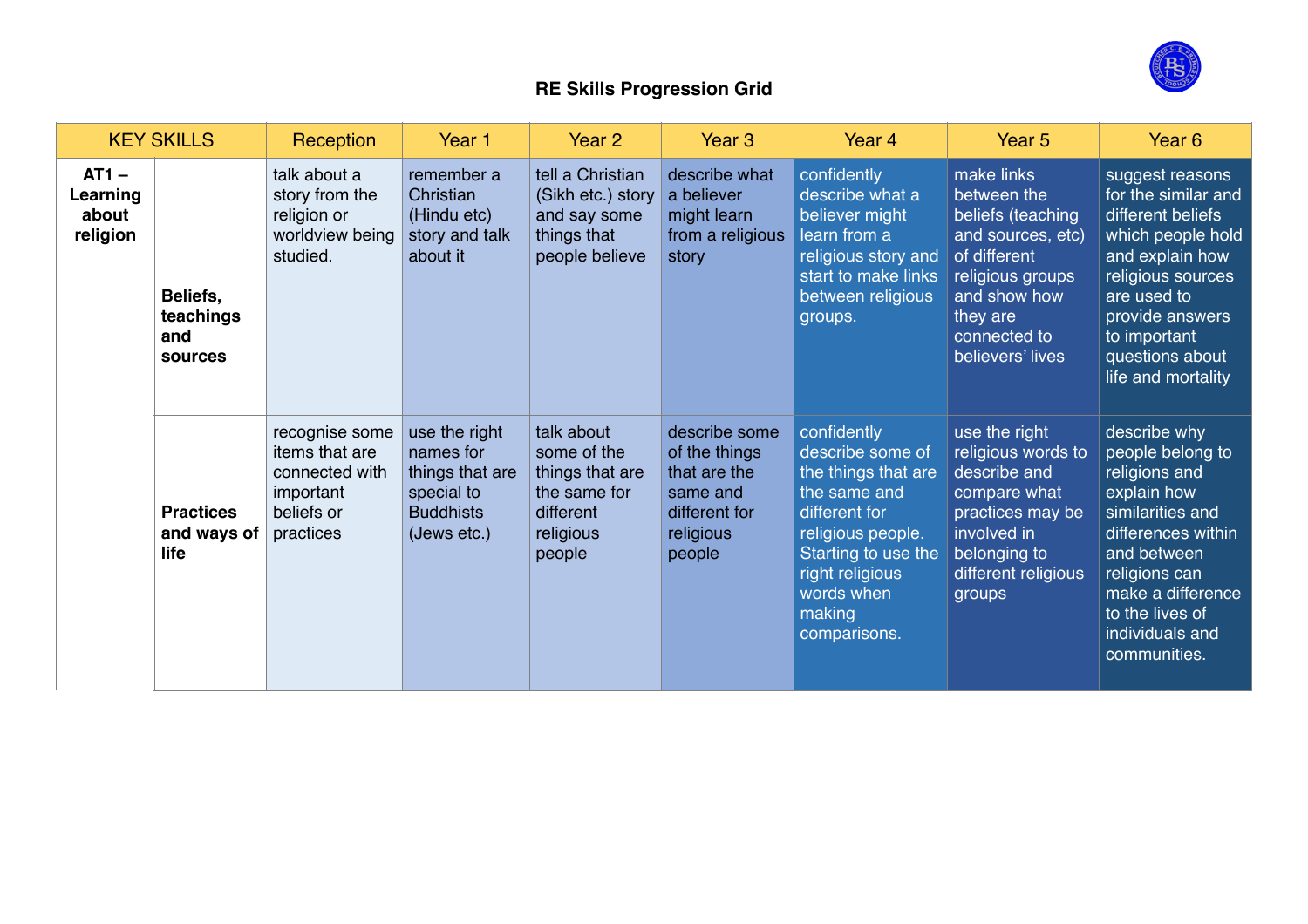|                                          | <b>Forms of</b><br>expression    | recall at least<br>one person<br>associated with<br>the life of the<br>religion or<br>worldview being<br>studied | recognise<br>religious art,<br>symbols and<br>words and talk<br>about them | say what some<br><b>Christians</b><br>(Muslim etc.)<br>symbols stand<br>for and say<br>what some of<br>the art (music<br>etc.) is about. | use religious<br>words to<br>describes<br>some of the<br>different ways<br>in which people<br>show their<br>beliefs. | independently<br>uses religious<br>words to describe<br>the different ways<br>in which people<br>show beliefs.<br><b>Starting to</b><br>express religious<br>beliefs with an<br>understanding of<br>what they mean. | express religious<br>beliefs (ideas,<br>feelings, etc) in a<br>range of styles<br>and words used<br>by believers and<br>suggest what they<br>mean                                                                | use a wide<br>religious<br>vocabulary in<br>suggesting<br>reasons for the<br>similarities and<br>differences in<br>forms of religious,<br>spiritual and<br>moral expression<br>found within and<br>between religions |
|------------------------------------------|----------------------------------|------------------------------------------------------------------------------------------------------------------|----------------------------------------------------------------------------|------------------------------------------------------------------------------------------------------------------------------------------|----------------------------------------------------------------------------------------------------------------------|---------------------------------------------------------------------------------------------------------------------------------------------------------------------------------------------------------------------|------------------------------------------------------------------------------------------------------------------------------------------------------------------------------------------------------------------|----------------------------------------------------------------------------------------------------------------------------------------------------------------------------------------------------------------------|
| $AT2 -$<br>Learnin<br>g from<br>religion | <b>Identity and</b><br>belonging | talk about items<br>and people that<br>are important to<br>me.                                                   | talk about<br>things that<br>happen to me                                  | ask about what<br>happens to<br>others with<br>respect for their<br>feelings.                                                            | compare some<br>of the things<br>that influence<br>me with those<br>that influence<br>other people                   | compares and<br>starts to ask<br>questions about<br>some of the things<br>that influence me<br>with those that<br>influence other<br>people. May<br>suggest some<br>answers                                         | ask questions<br>about who we are<br>and where we<br>belong, and<br>suggest answers<br>which refer to<br>people who have<br>inspired and<br>influenced myself<br>and others                                      | give my own and<br>others' views on<br>questions about<br>who we are and<br>where we belong<br>and on the<br>challenges of<br>belonging to a<br>religion and<br>explain what<br>inspires and<br>influences me        |
|                                          | <b>Meaning</b><br>and<br>purpose | show<br>awareness of<br>how people can<br>care for living<br>beings                                              | talk about<br>what I find<br>interesting and<br>puzzling                   | talk about<br>some things in<br>stories that<br>make people<br>ask questions                                                             | ask important<br>questions<br>about life and<br>compare my<br>ideas with<br>those of other<br>people                 | confidently asks<br>questions about<br>life, comparing my<br>ideas with others.<br>Including, asking<br>about the<br>meaning and<br>purpose of life.<br>May start to<br>suggest answers.                            | ask questions<br>about the<br>meaning and<br>purpose of life<br>and suggest a<br>range of answers<br>which might be<br>given by me as<br>well as members<br>of a different<br>religious groups<br>of individuals | ask questions<br>about the<br>meaning and<br>purpose of life<br>and suggest<br>answers which<br>relate to the<br>search for truth<br>and my own and<br>others' lives                                                 |